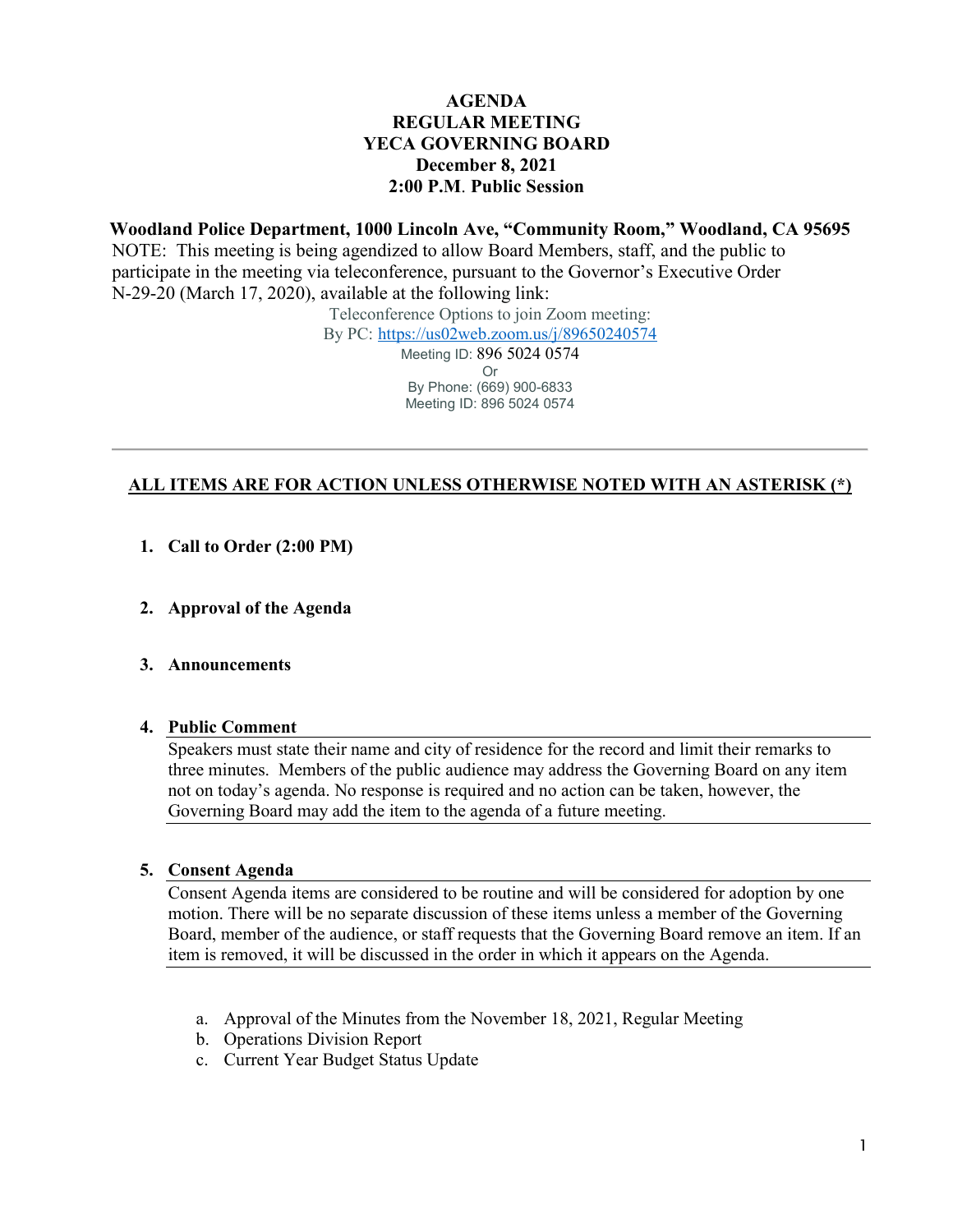## **6. Old Business**

- a. YECA Building Remodel
- b. Records Management System Update
- c. Robbins Fire District Update

## **7. Closed Session**

Conference with Labor Negotiator (CG54957.6) Agency Representative: Dena Humphrey, Executive Director Gregory Ramirez, IEDA Labor Consultant Employee Organization: Yolo Communications Dispatchers Association (YCDA)

# **8. Next Scheduled JPA Board Meeting Date TBD**

#### **9. Items for Future Meeting Agenda**

#### **10. Adjournment**

I declare under penalty of perjury that the foregoing agenda was available for public review and posted on/or before December 3, 2021 on the bulletin board outside of the Yolo County, Erwin Meier Administration Center, 625 Court St., Woodland, California and on the agency website:

<u> *()<br>Dena Mumphrey, Executive Stre*</u>

# **PUBLIC PARTICIPATION INSTRUCTIONS:**

Based on guidance from the California Department of Public Health and the California Governor's Office, in order to minimize the spread of the COVID 19 virus, please do the following:

- 1. You are strongly encouraged to observe the live stream of the meeting at [https://us02web.zoom.us/j/784256097223,](https://us02web.zoom.us/j/784256097223) Meeting ID: 842 5609 7223 or by phone at (669) 900-6833 Meeting ID: 842 5609 7223.
- 2. If you are joining the meeting via zoom and wish to make a comment on an item, press the "raise a hand" button. If you are joining the meeting by phone, press \*9 to indicate a desire to make comment. The chair will call you by name or phone number when it is your turn to comment. Speakers will be limited to 3:00 minutes.